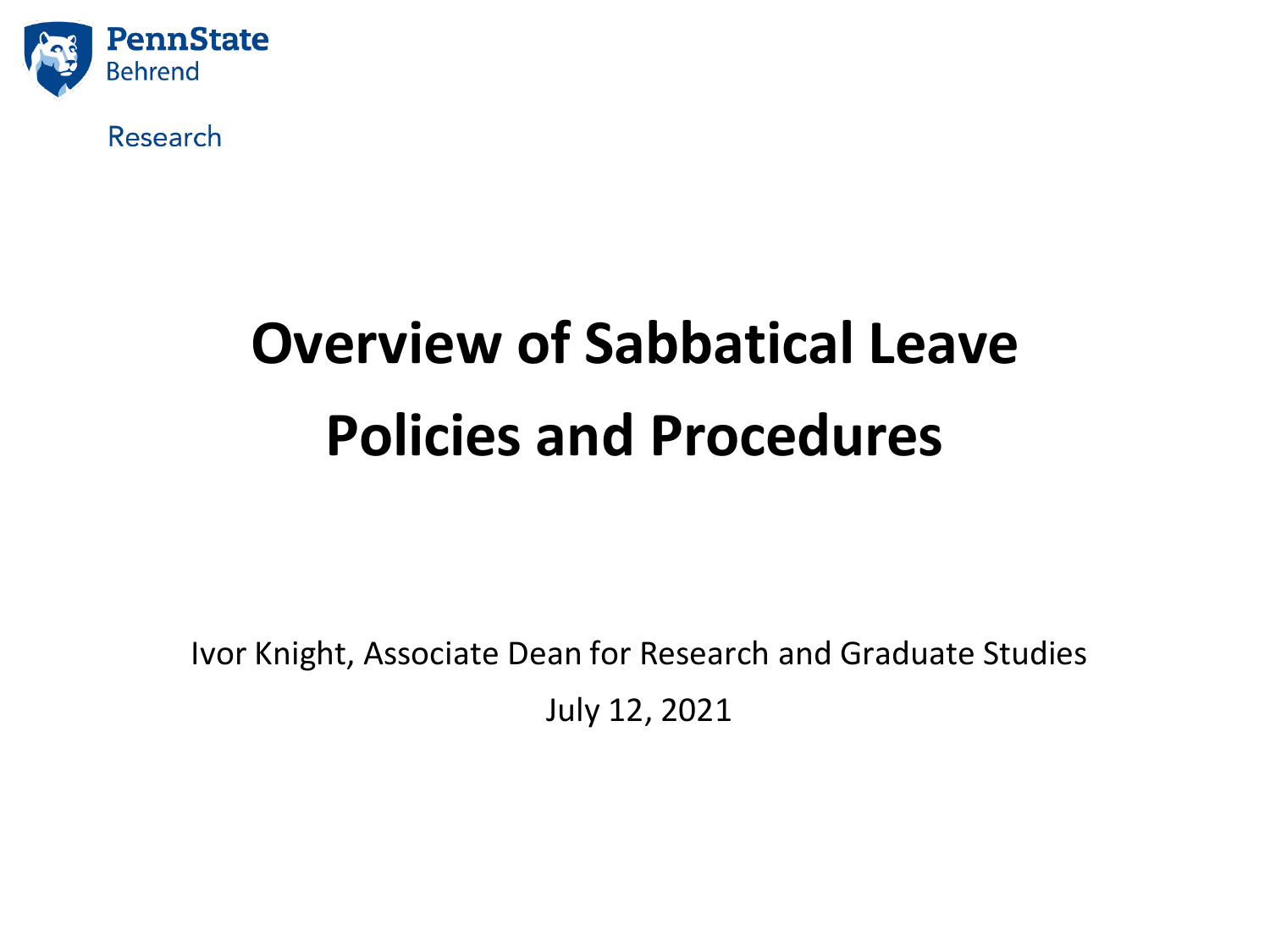

Research

## Contents

- University Policies, pages 3-7
- Application Process, pages 7-9
- Review of Applications, pages 10-12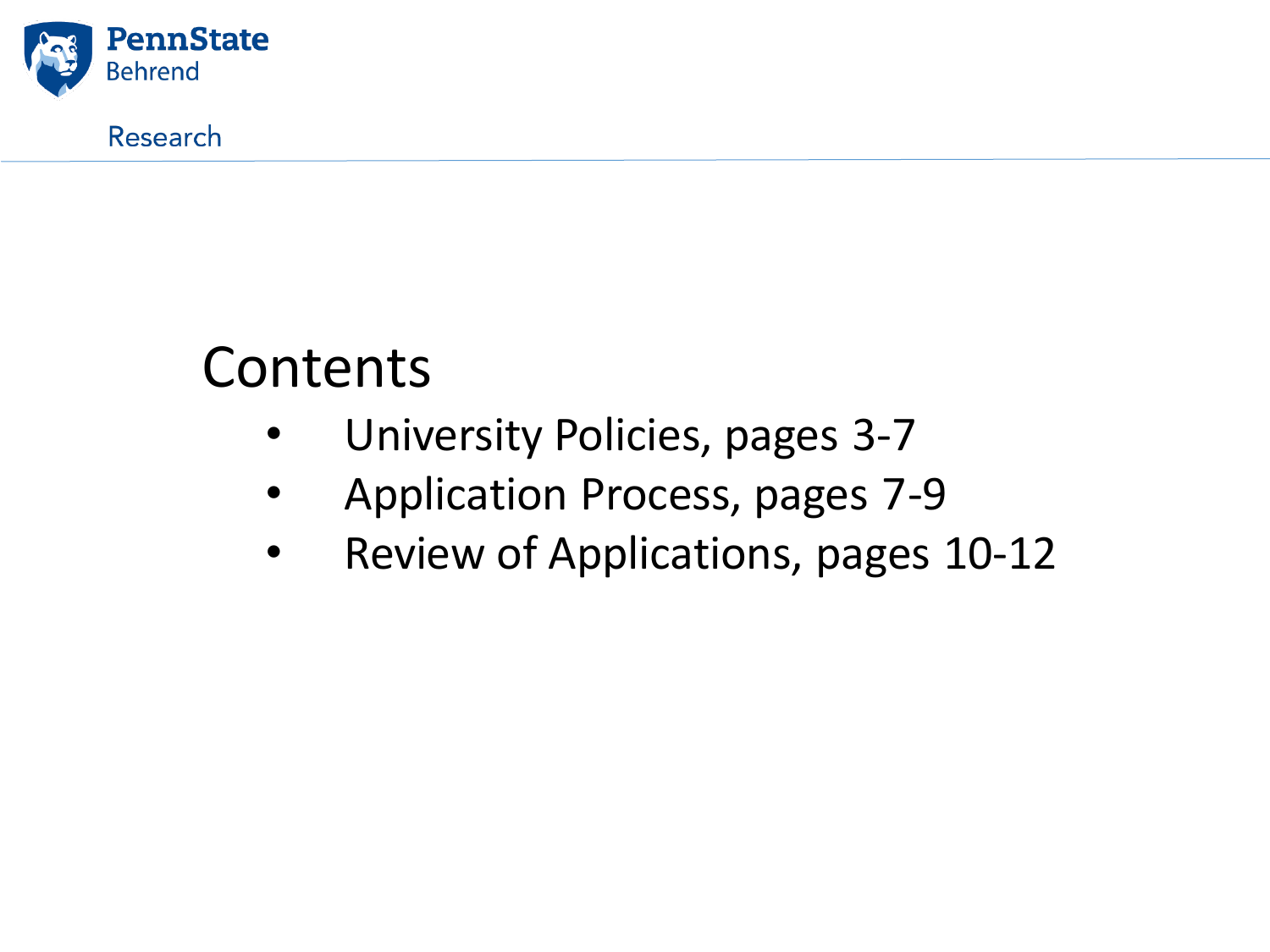

Research

## **Governing Policy:**

AC17 Sabbatical Leave (Formerly HR17)

<https://policy.psu.edu/policies/ac17#A>

A helpful FAQ document can be found at [https://www.vpfa.psu.edu/files/2020/05/AC17-Sabbatical-Leave-](https://www.vpfa.psu.edu/files/2020/05/AC17-Sabbatical-Leave-FAQs-Updated-05.12.20.pdf)FAQs-Updated-05.12.20.pdf

### **Purpose of the Sabbatical:**

To provide a leave of absence with pay for purposes of intensive study or research which has as its outcome increasing the quality of the individual's future contribution to the University.

A sabbatical is a privilege which may be granted to an individual who has demonstrated by publication, teaching, exhibition or performance an above average ability in scholarship, research, or other creative accomplishment.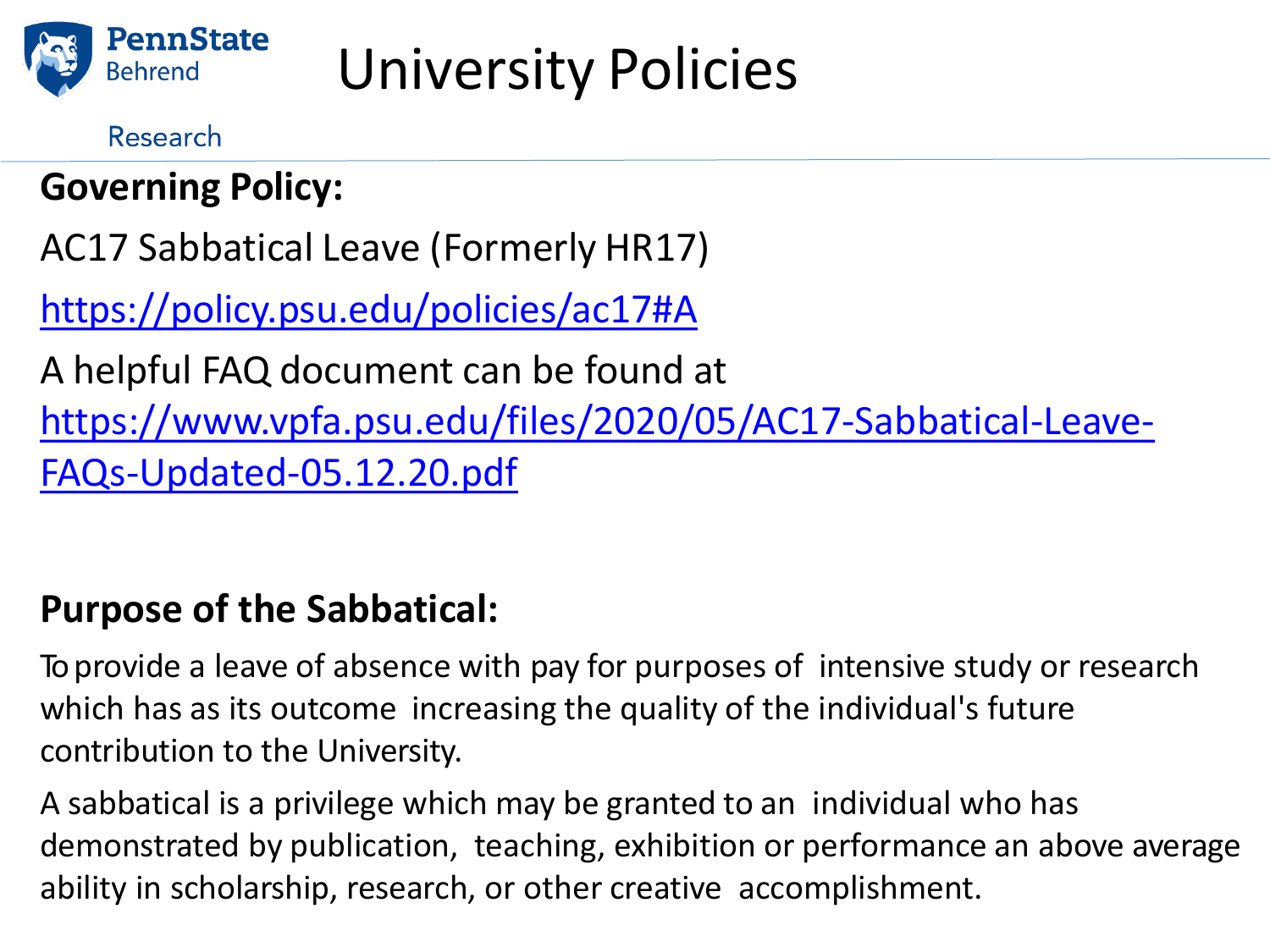

### Research

## — 2 **Eligibility to Apply:**

Faculty (academic): Faculty Members meeting the following conditions:

### **Tenured**

- Sabbatical proposals may be submitted in the year tenure is awarded for a sabbatical leave to commence the following year, providing they have completed six full years of service referenced below.
- They hold the rank of professor, associate professor, assistant professor, librarian, associate librarian, or assistant librarian.
- They have served the University for a minimum of six contract years of fulltime service from date of last hire. A full contract year is based on the weeks of service specified in an individual's Memorandum of Service.

### **Other Categories**

• There are other faculty categories that are eligible under narrow circumstances. See the policy for a full listing.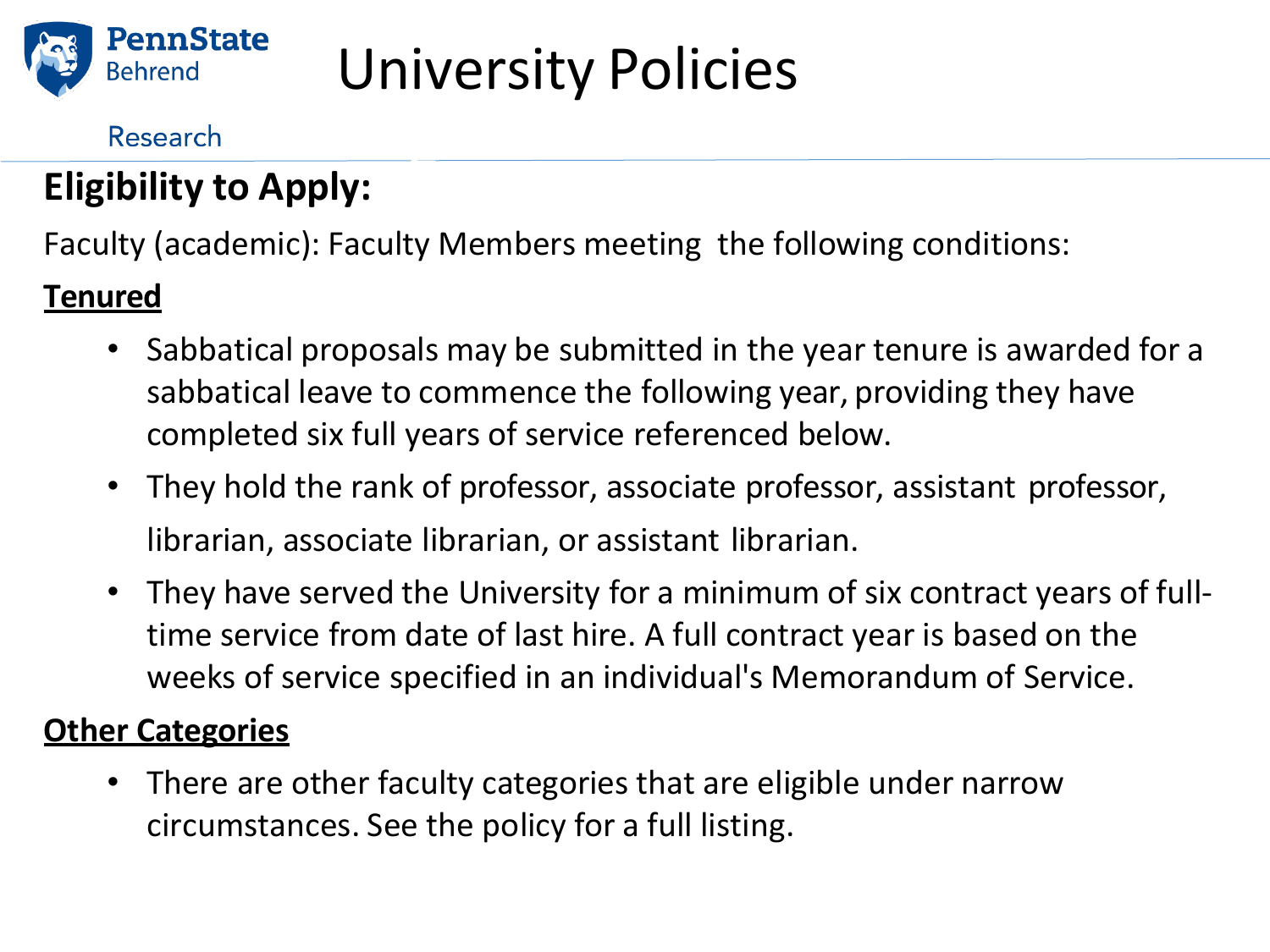

#### Research

### **Example of Sabbatical Eligibility for Tenure Line Faculty Member**

— 2

Tenure-line faculty members must serve six (6) full-time contract years in a tenure-line position before they can apply for a sabbatical. A faculty member can apply during year seven (7), in the year tenure was awarded and if approved, the sabbatical would commence the following contract year, during year eight (8).

| <b>Contract Year</b> | <b>Academic Year</b> | <b>Example of Leave Eligibility</b>      |
|----------------------|----------------------|------------------------------------------|
| $\mathbf{1}$         | 2015-16              | Faculty member hired on the tenure track |
| $\overline{2}$       | 2016-17              |                                          |
| 3                    | 2017-18              |                                          |
| $\overline{4}$       | 2018-19              |                                          |
| 5                    | 2019-20              |                                          |
| 6                    | 2020-21              | Faculty member attains tenure            |
| 7                    | 2021-22              | Faculty member applies for sabbatical    |
| 8                    | 2022-23              | Sabbatical year                          |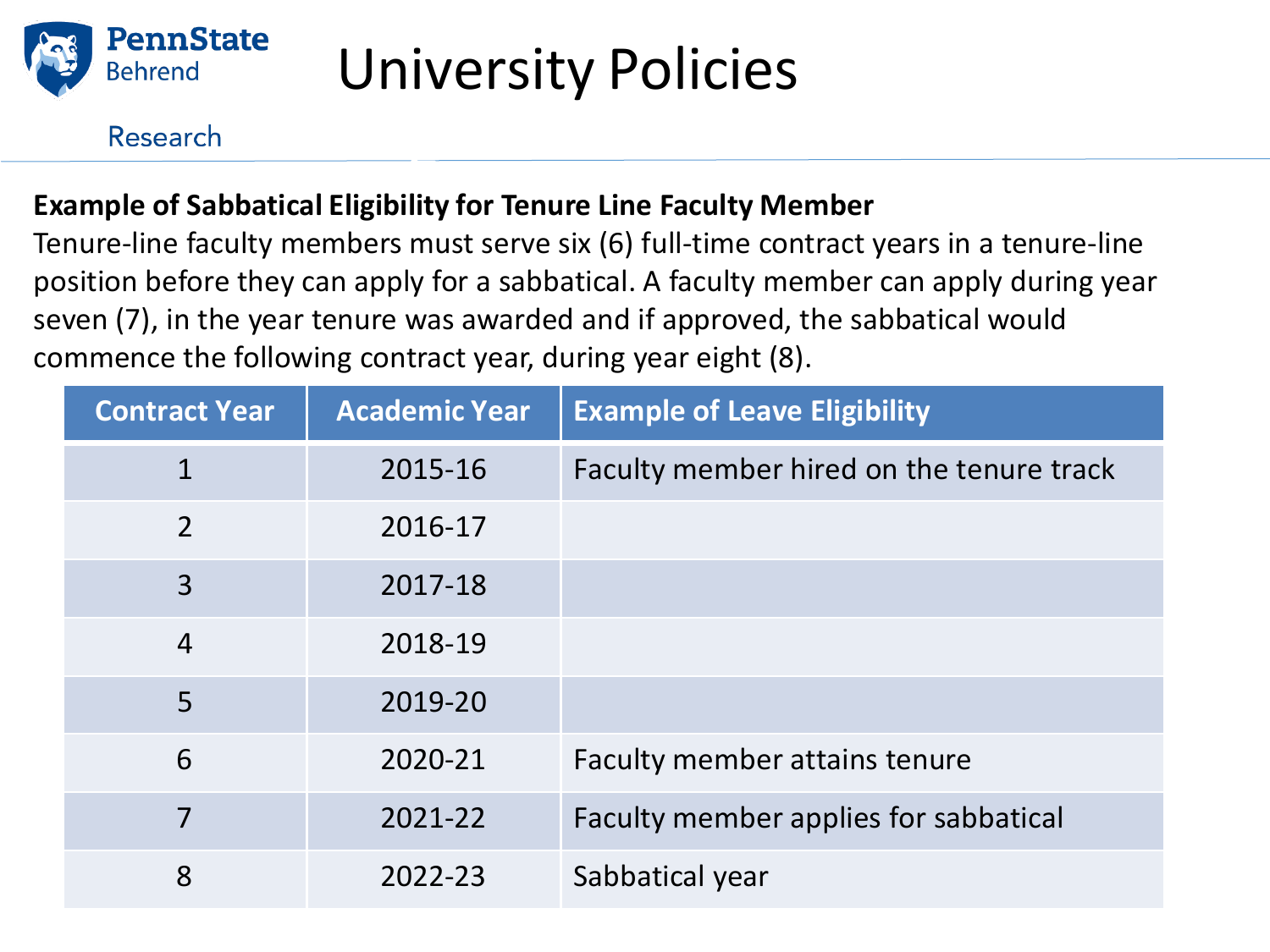

#### Research

### **Example of eligibility for subsequent sabbatical leaves**

A faculty member becomes eligible for subsequent sabbatical leaves after completing at least six (6) contract years of full-time service (the minimum required). Time spent on sabbatical leave, or any unpaid leave, is not counted as one of the required contract years of full-time service.

| <b>Contract Year</b><br>after sabbatical | <b>Academic Year</b> | <b>Example of Leave Eligibility</b>     |
|------------------------------------------|----------------------|-----------------------------------------|
|                                          | 2015-16              | <b>Sabbatical Year</b>                  |
| $\mathbf{1}$                             | 2016-17              |                                         |
| $\overline{2}$                           | 2017-18              |                                         |
| 3                                        | 2018-19              |                                         |
| $\overline{4}$                           | 2019-20              |                                         |
| 5                                        | 2020-21              |                                         |
| 6                                        | 2021-22              | Faculty member may apply for sabbatical |
| 7                                        | 2022-23              | Sabbatical year                         |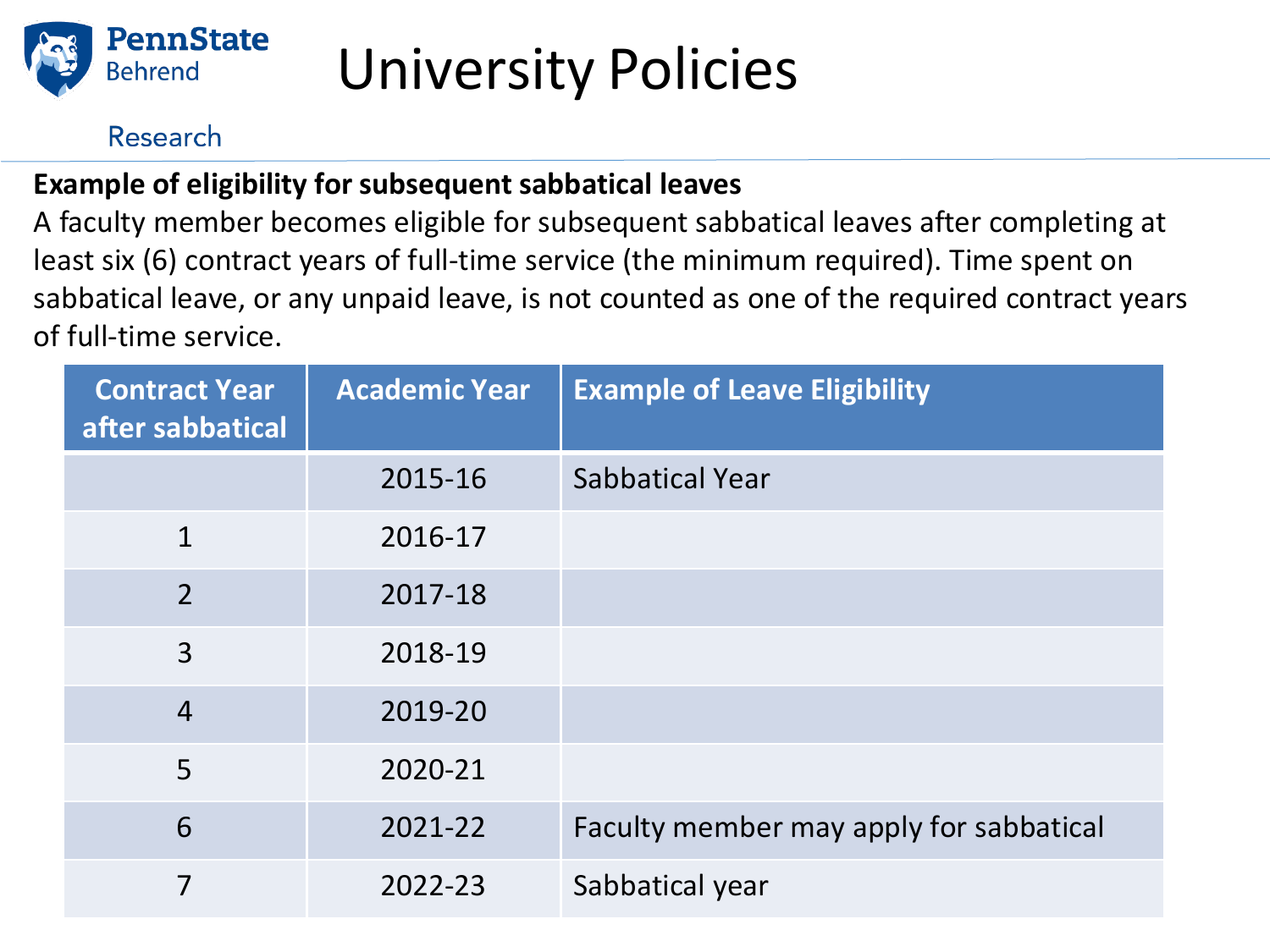

### Research

### **Length of leave:**

A sabbatical leave shall not be granted for a period in excess of the full contract year of the individual; the contract year may be 36 weeks, 48 weeks, or a number of weeks between those two limits, or twelve months, depending on the type of appointment. While individual faculty members, in some cases, may be able to coordinate leaves of absence funded by grants or contracts with a proposed sabbatical leave, such arrangements are separate from this policy.

## **Salary and benefits while on leave:**

Three sabbatical leave options are available:

- 1. Sabbatical leave for the full contract year at 67% salary;
- 2. Sabbatical leave for one-half of the contract year at 100%
- 3. Sabbatical leave for a period other than a full contract year or one-half of a contract year. The rate of pay in such cases is proportional to the length of the sabbatical leave.

An individual who is granted a sabbatical leave and who is a member of the University insurance program may maintain membership during the sabbatical leave. If the individual is a member of a retirement plan in effect at the University, the individual is required to contribute to that plan; the amount that is contributed is based on the full salary of the individual rather than the salary received from the University during the sabbatical leave if less than full salary.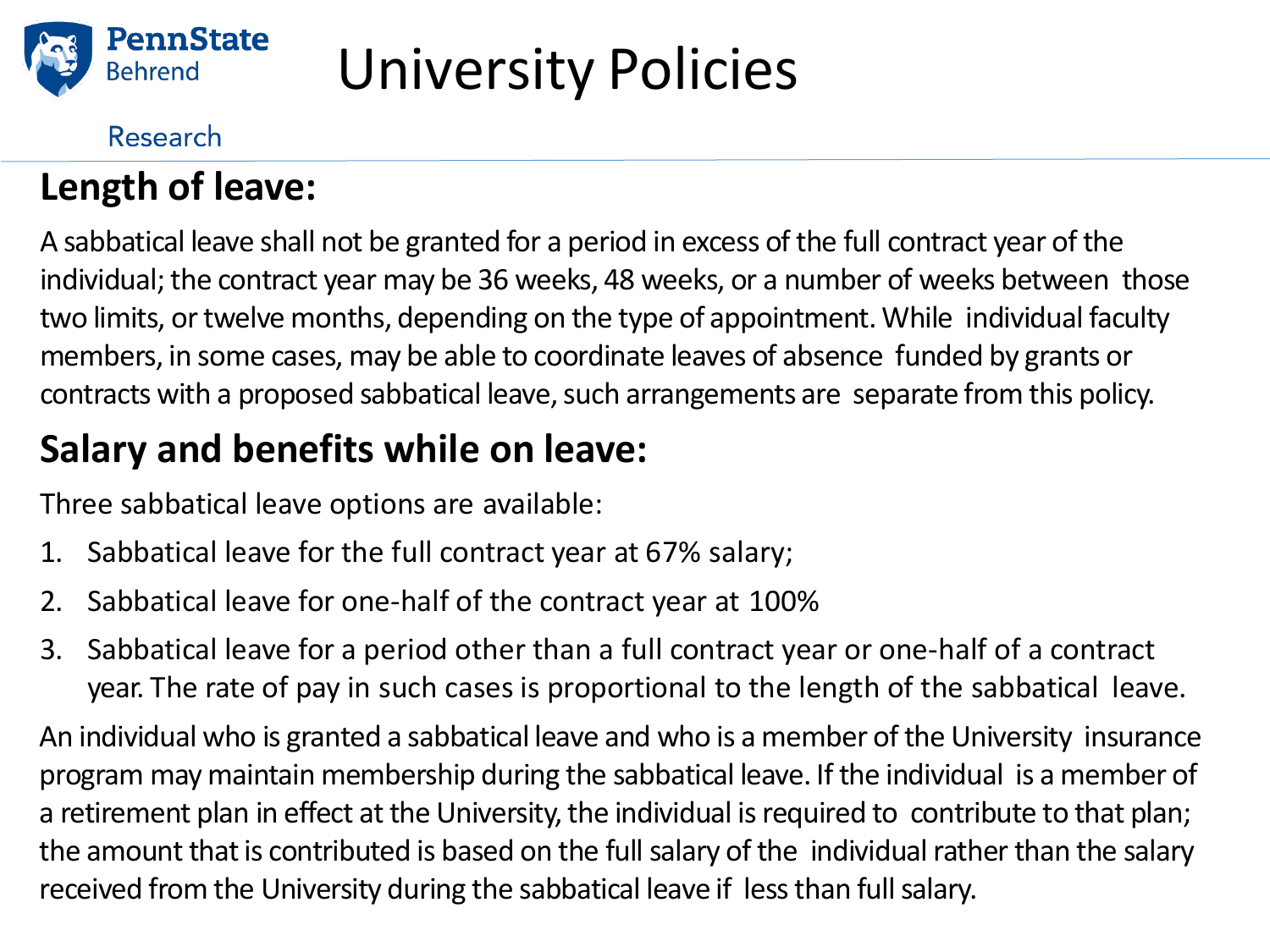

Application Process

Research

### **Standard Application Form:**

The Pennsylvania State University Application for Leave of Absence with Pay (Sabbatical) Found at [https://guru.psu.edu/forms/application-for-leave-of-absence-with](https://guru.psu.edu/forms/application-for-leave-of-absence-with-pay.pdf?logged=true)pay.pdf?logged=true

### **Application Guidelines:**

PREPARING SABBATICAL LEAVE APPLICATIONS: A GUIDE FOR FACULTY <https://www.vpfa.psu.edu/files/2019/09/Sabbatical-Guidelines-Revised-September-2019.pdf>

## **Application Components:**

- 1. An accurately completed application form
- 2. A narrative body in four parts: Purpose, Work to be accomplished, Projected results, and Justification (see Application Guidelines for details)
- 3. Supporting documents
	- CV
	- If your project requires access to restricted libraries or laboratories, or affiliation with other institutions, append invitations, letters granting access, space, or support from the relevant authorities.
	- Letter of support from your school director, with a section detailing how your teaching responsibilities will be covered during the sabbatical.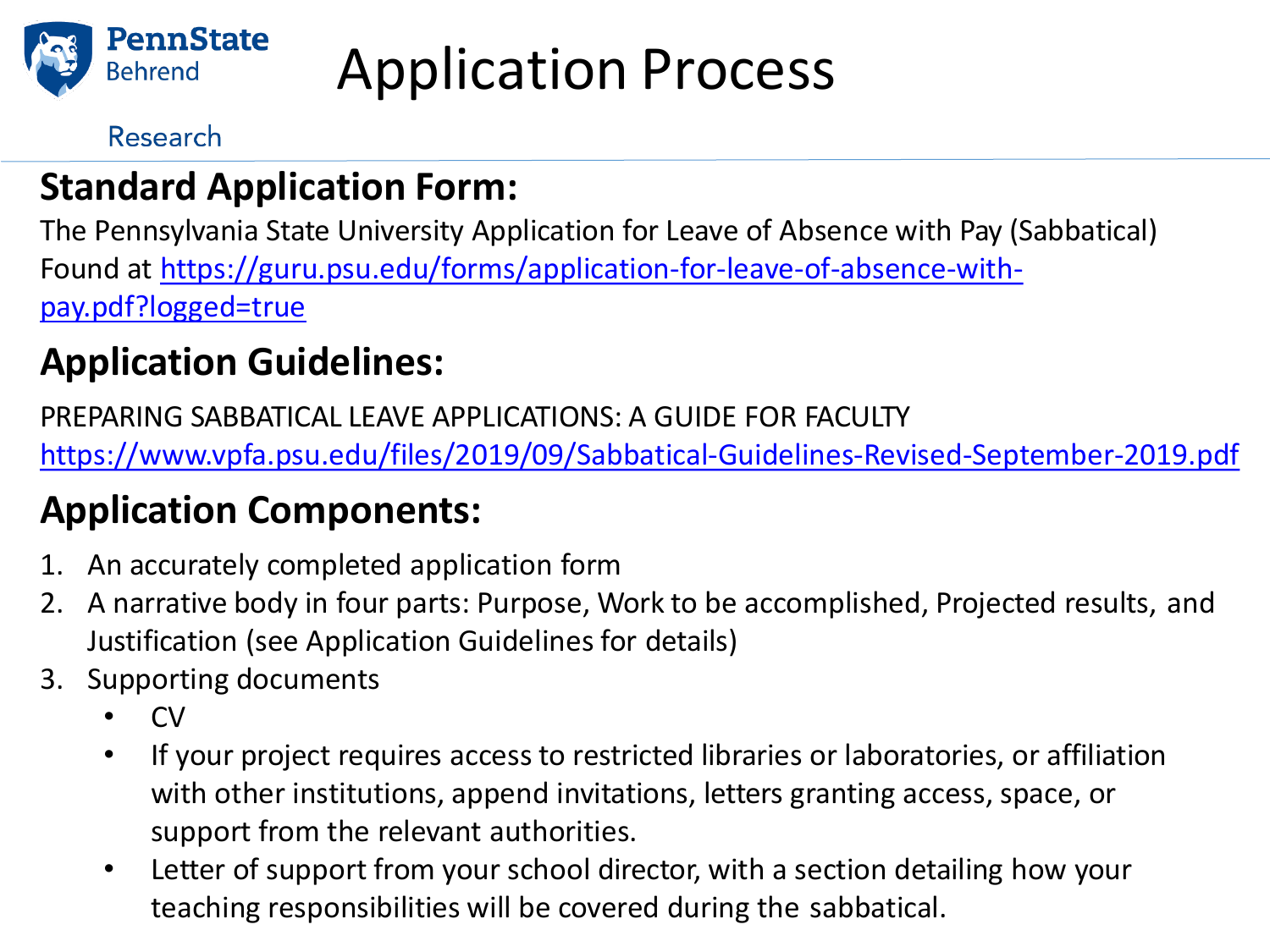

Application Process

#### Research

### **Application Submission:**

- Discuss plans for your sabbatical with your School Director **prior to application**.
- Schools set their own deadlines for internal review of applications.
- Applications for sabbatical leaves starting in the 2020/21 academic year are due to the College by 5:00 PM on Friday, September 24, 2021.
	- Full applications (per the previous page) must be submitted as a single pdf, with all required signatures, by email to MARGIE SARGENT [mgs5305@psu.edu.](mailto:mgs5305@psu.edu)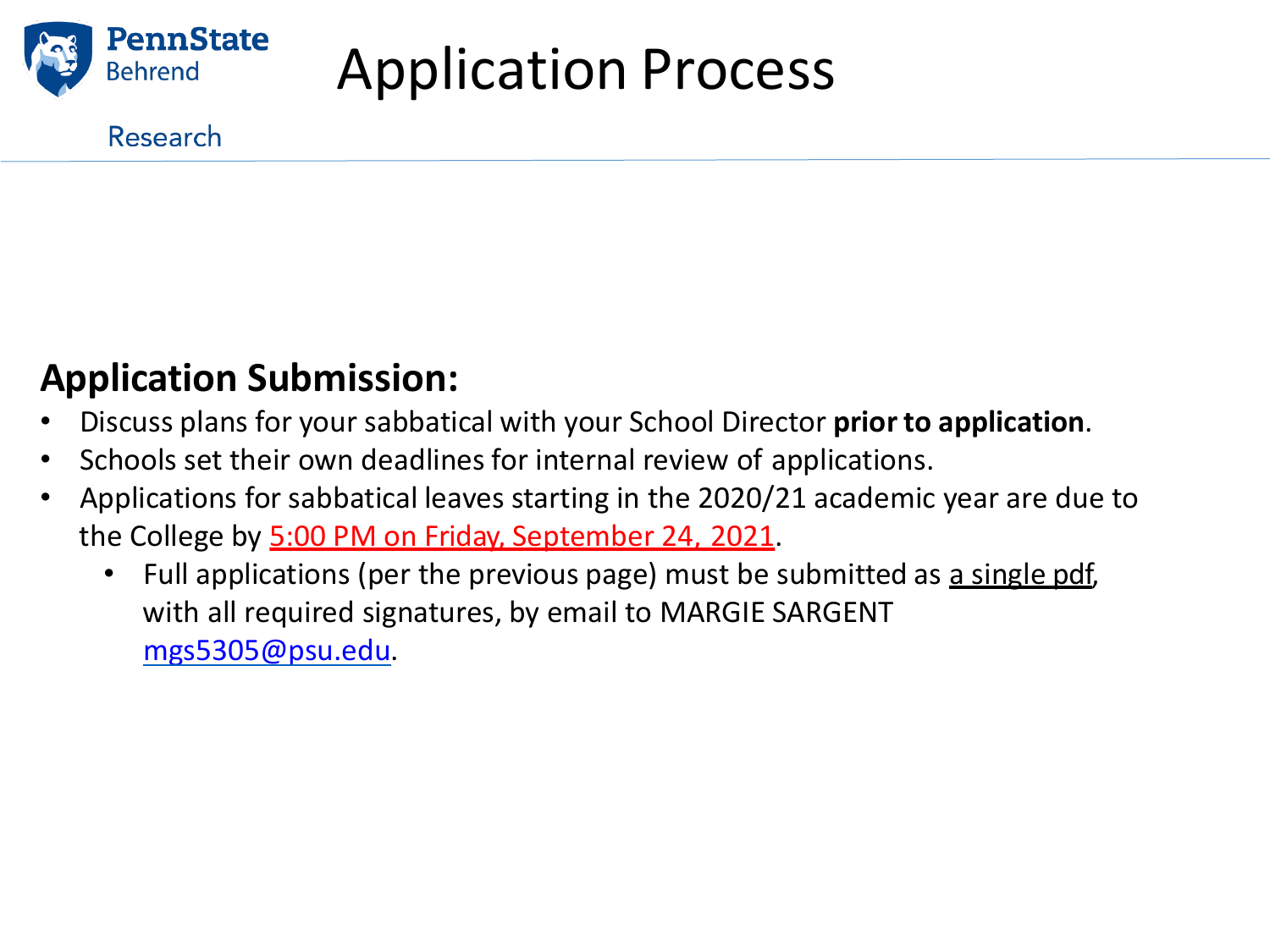

Review of Applications

#### Research

### **Review Process Overview**